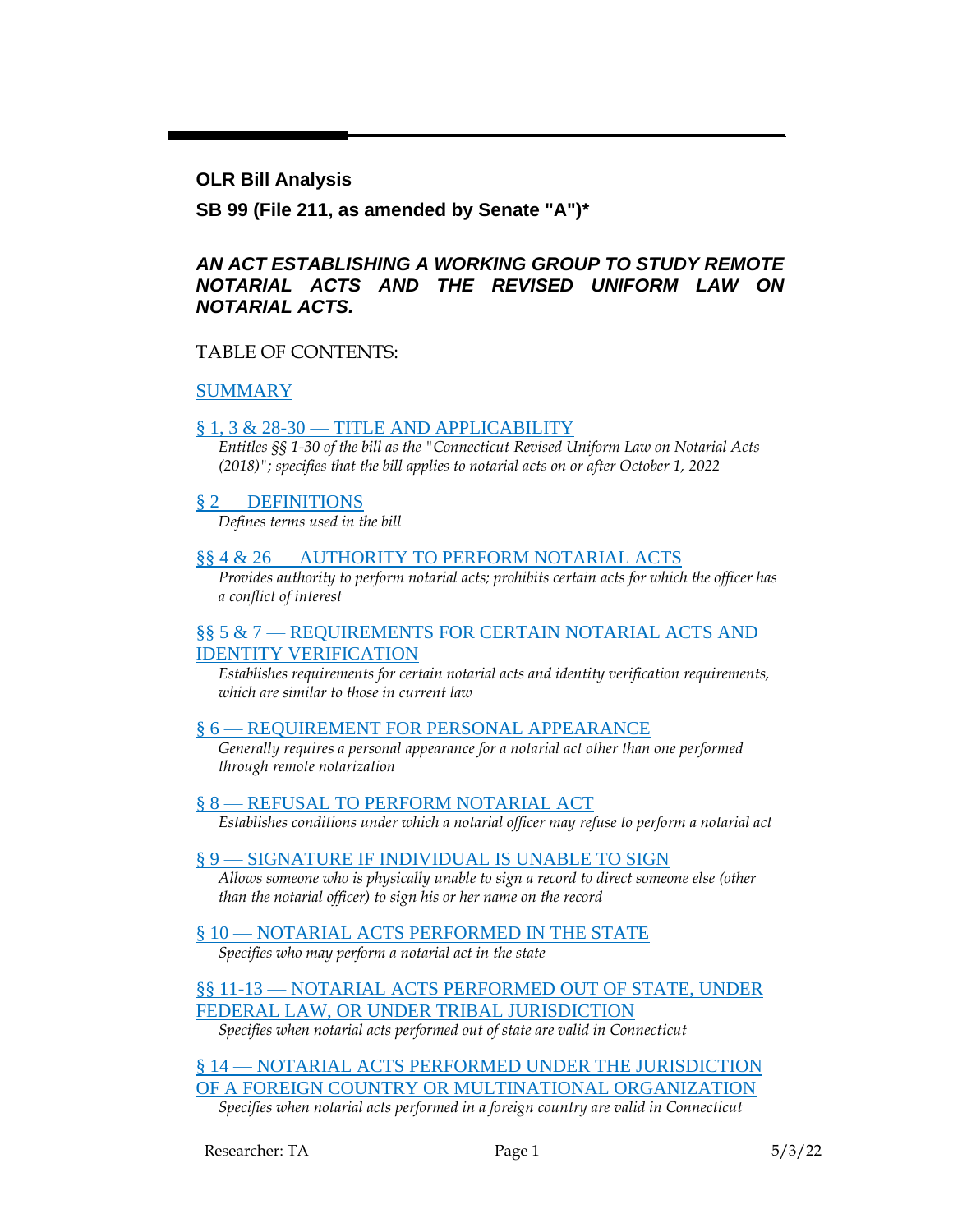#### §§ 15, 35 & 36 — [REMOTE NOTARIZATION](#page-7-0)

*Authorizes remote notarization under specified conditions; subjects technology for remote notarization to approval by SOTS; prohibits remote notarization for certain acts (e.g., real estate closings)*

#### § 16 & 17 — [CERTIFICATE OF NOTARIAL ACT](#page-10-0)

*Prescribes requirements for certificates of notarial acts, including short-form certificates*

#### §§ 18 & 19 — [OFFICIAL STAMP AND DEVICE FOR NOTARIES](#page-10-1) *Establishes certain requirements for stamping devices*

# § 20 — [NOTARY TECHNOLOGY FOR ELECTRONIC RECORDS](#page-10-2)

*Establishes technology requirements for notarizing electronic records*

#### §§ 21, 22 & 31-33 — [NOTARY QUALIFICATIONS, APPOINTMENTS,](#page-11-0)  [AND RENEWALS](#page-11-0)

*Modifies current law's requirements concerning notary qualifications, applications, appointments, and renewals*

#### § 23 — [DISCIPLINARY ACTION](#page-12-0)

*Establishes grounds for SOTS to take disciplinary action against a notary (suspend or revoke a commission)*

#### § 24 — [ELECTRONIC DATABASE OF NOTARIES](#page-13-0)

*Requires SOTS to maintain a database of notaries public*

#### § 25 — [PROHIBITED ACTS](#page-13-1)

*Establishes various prohibitions on notaries public*

#### § 27 – [REGULATIONS](#page-13-2) *Requires SOTS to adopt implementing regulations*

#### § 34 — [FEE FOR NOTARIAL ACTS](#page-14-0) *Allows SOTS to prescribe fees for notarial acts*

#### § 37 — [TECHNICAL CHANGE](#page-14-1) *Makes a technical change*

§ 38 — [REPEALER](#page-14-2) *Repeals several provisions in current law that are generally replaced by the bill*

#### [BACKGROUND](#page-15-0)

#### <span id="page-1-0"></span>**SUMMARY**

This bill adopts a modified version of the Revised Uniform Law on Notarial Acts (RULONA). Among other things, it provides for the recognition of notarial acts, under specified procedures, that are performed both within and outside the state. It prescribes requirements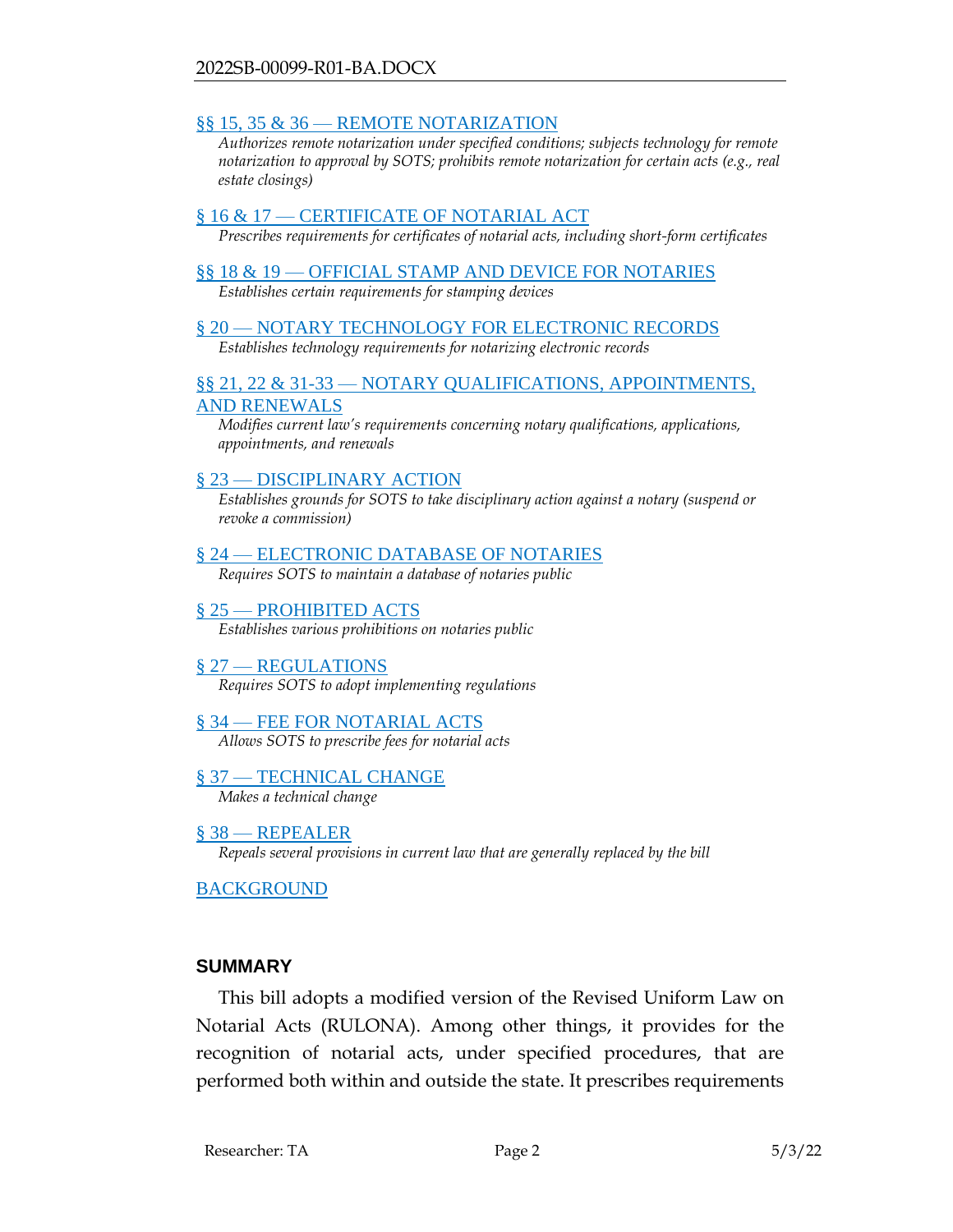for different types of notarial acts as well as the certificates that must be executed along with these acts. It also authorizes the secretary of the state to adopt implementing regulations and provides that any regulations she adopts regarding the performance of notarial acts for electronic records must be technology-neutral.

The bill also, with certain exceptions, authorizes the use of remote notarization (i.e., the notary and person signing a document are not in the same physical location). The bill prescribes conditions for remote notarization and prohibits its use for several specified acts (e.g., real estate closings).

The bill also makes technical and conforming changes.

\*Senate Amendment "A" replaces the original bill, which required the Commerce Committee chairpersons to convene a working group to examine and make recommendations on whether (1) to adopt RULONA and (2) remote notarization should be permitted with respect to real estate and trusts and estates transactions.

EFFECTIVE DATE: October 1, 2022

## <span id="page-2-0"></span>**§ 1, 3 & 28-30 — TITLE AND APPLICABILITY**

*Entitles §§ 1-30 of the bill as the "Connecticut Revised Uniform Law on Notarial Acts (2018)"; specifies that the bill applies to notarial acts on or after October 1, 2022*

- Entitles §§ 1-30 of the bill as the "Connecticut Revised Uniform Law on Notarial Acts (2018)"
- Specifies that the bill applies to notarial acts on or after October 1, 2022, and that its provisions do not affect the validity or effect of a notarial act performed before October 1, 2022
- Specifies that in applying and construing its provisions, consideration must be given to the need to promote uniformity of law in the bill's subject matter among states that enact RULONA
- Provides that it modifies, limits, and supersedes the federal Electronic Signatures in Global and National Commerce (E-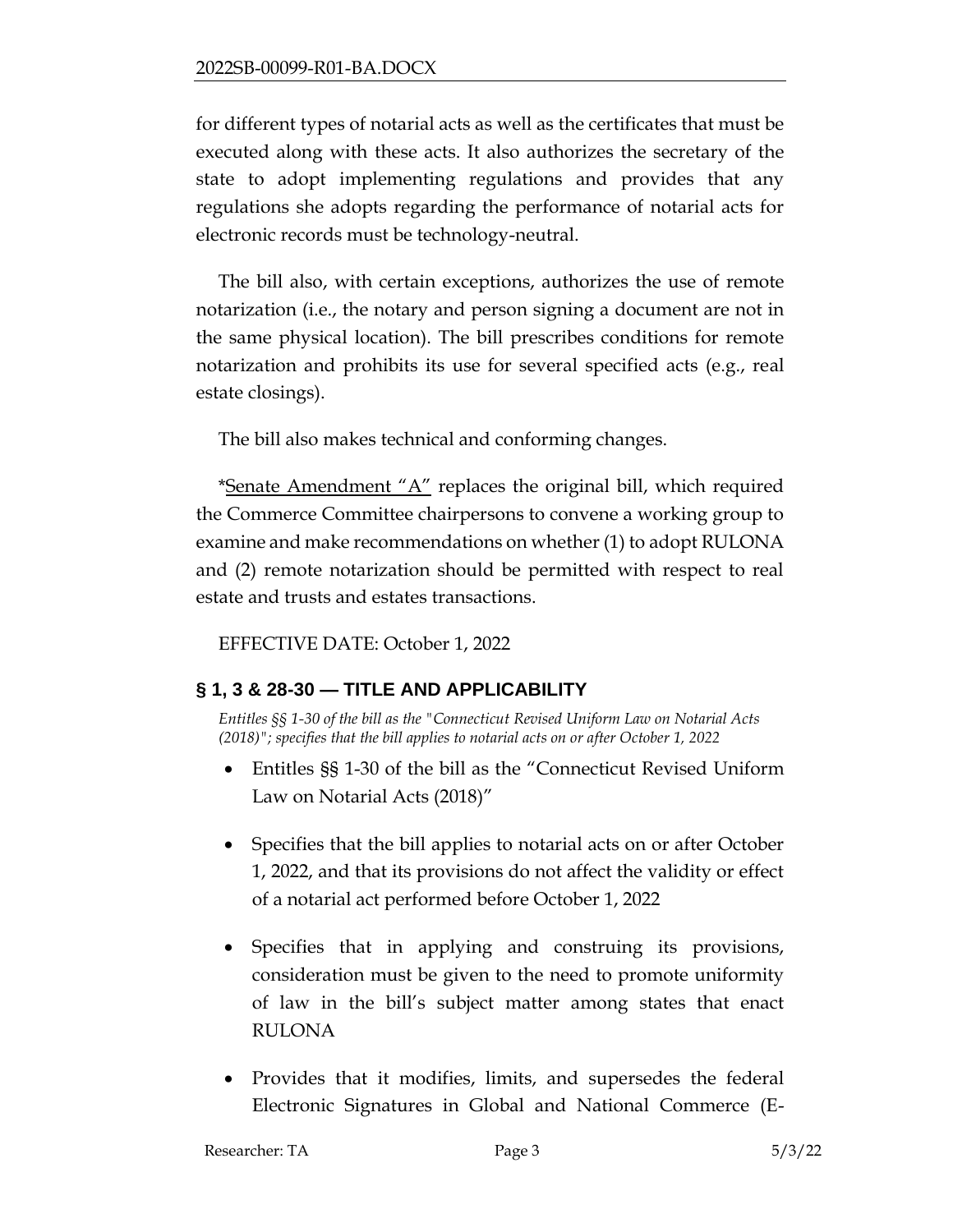SIGN) Act, 15 U.S.C. § 7001 et seq., except for the provisions of that act concerning consumer disclosures (see BACKGROUND)

• Specifies that it does not authorize electronic delivery of specified notices that are not subject to E-SIGN (e.g., court orders or notices)

## <span id="page-3-0"></span>**§ 2 — DEFINITIONS**

*Defines terms used in the bill*

- Defines terms used in the bill, including the following
	- o Defines "notarial act" as an act, whether performed with respect to a tangible or electronic record, that a notarial officer may perform under state law, including taking an acknowledgment, administering an oath or affirmation, taking a verification on oath or affirmation, witnessing or attesting a signature, certifying or attesting a copy, and noting a protest of a negotiable instrument
	- o Defines "sign" as presenting intent to authenticate or adopt a record to (1) execute or adopt a tangible symbol or (2) attach to or logically associate an electronic symbol, sound, or process with the record
	- o Defines "electronic signature" as an electronic symbol, sound, or process attached to or logically associated with a record that is executed or adopted by someone with the intent to sign the record

### <span id="page-3-1"></span>**§§ 4 & 26 — AUTHORITY TO PERFORM NOTARIAL ACTS**

*Provides authority to perform notarial acts; prohibits certain acts for which the officer has a conflict of interest*

- Permits a notarial officer to perform notarial acts authorized by the bill or other state law
- Prohibits a notarial officer from performing a notarial act with respect to a record (1) to which the officer or the officer's spouse is a party or (2) in which either of them has a direct beneficial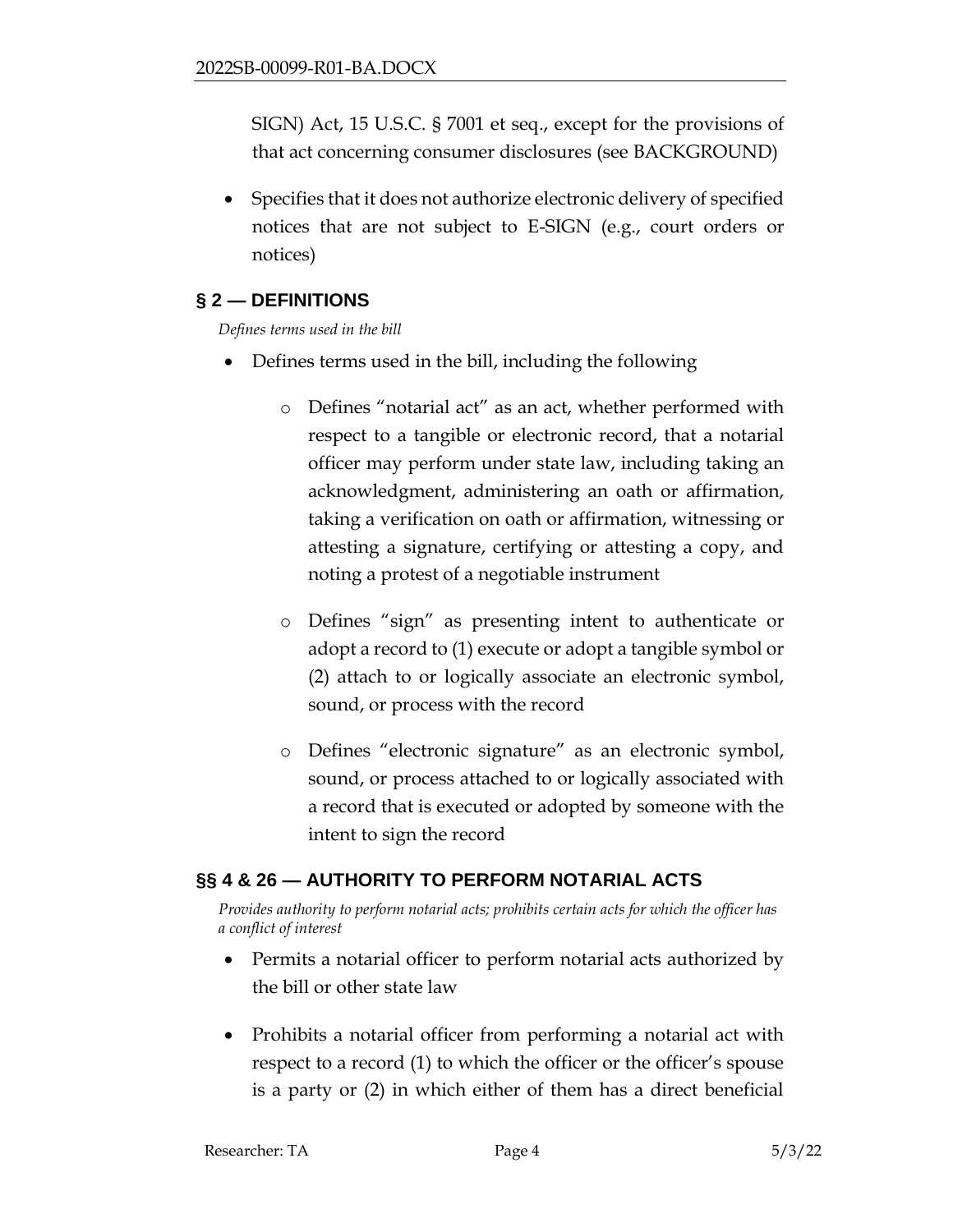interest; specifies that these notarial acts are voidable

- Allows a notarial officer to certify that a tangible copy of an electronic record is an accurate copy of the electronic record
- Generally provides that a notarial officer's failure to perform a duty or meet a requirement specified in the bill does not invalidate a notarial act performed by the officer (other than one for which the officer has a conflict of interest, as described above)
- Specifies that the validity of a notarial act does not prevent an aggrieved person from seeking (1) to invalidate the record or transaction that is the subject of the notarial act or (2) other remedies based on other state or federal law

## <span id="page-4-0"></span>**§§ 5 & 7 — REQUIREMENTS FOR CERTAIN NOTARIAL ACTS AND IDENTITY VERIFICATION**

*Establishes requirements for certain notarial acts and identity verification requirements, which are similar to those in current law*

- Requires a notarial officer who takes an acknowledgment of a record or a verification of a statement on oath or affirmation to determine, from personal knowledge or satisfactory evidence of the individual's identity, that the (1) individual appearing before the officer and making the acknowledgment or verification has the claimed identity and (2) signature on the record or statement is that of the individual
- Requires a notarial officer who witnesses or attests to a signature to determine, from personal knowledge or satisfactory evidence of the individual's identity, that the individual appearing before the officer and signing the record has the claimed identity
- Similarly establishes requirements for certifying or attesting a copy, and protesting a negotiable instrument
- <span id="page-4-1"></span>• Specifies what constitutes personal knowledge of identity or satisfactory evidence of identity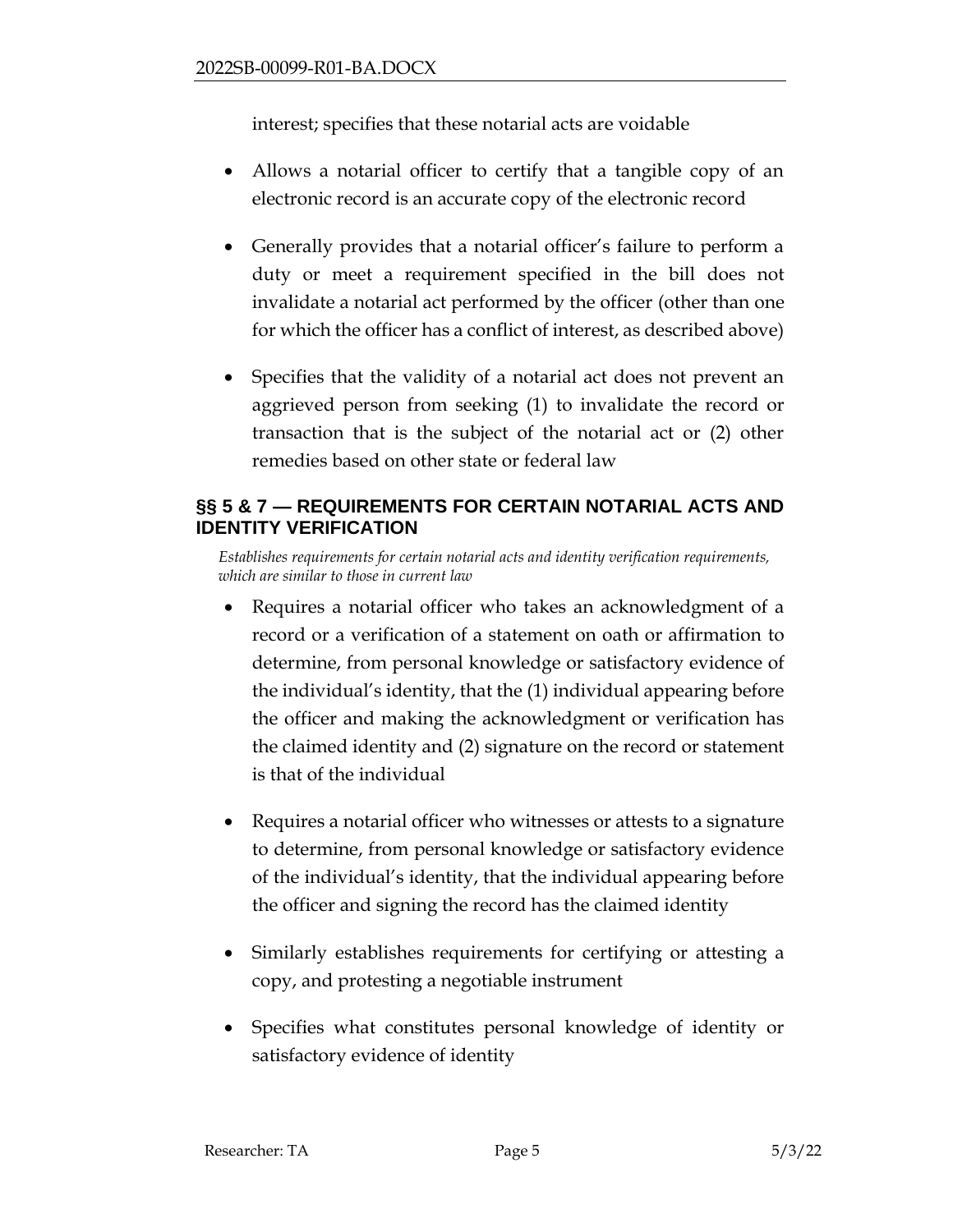### **§ 6 — REQUIREMENT FOR PERSONAL APPEARANCE**

*Generally requires a personal appearance for a notarial act other than one performed through remote notarization*

- Specifies that if a notarial act relates to a statement made in a record or a signature executed on a record, the individual making the statement or executing the signature must appear in person before the notarial officer
- Exempts remote notarization, as established by the bill, from this requirement (see § 15 below)

### <span id="page-5-0"></span>**§ 8 — REFUSAL TO PERFORM NOTARIAL ACT**

*Establishes conditions under which a notarial officer may refuse to perform a notarial act*

• Allows a notarial officer to refuse to perform a notarial act (unless the law prohibits him or her from doing so) if the officer is not satisfied that (1) the individual executing the record is competent or has the capacity to execute it or (2) the individual made the signature knowingly and voluntarily

### <span id="page-5-1"></span>**§ 9 — SIGNATURE IF INDIVIDUAL IS UNABLE TO SIGN**

*Allows someone who is physically unable to sign a record to direct someone else (other than the notarial officer) to sign his or her name on the record*

- Allows someone who is physically unable to sign a record to direct someone else (other than the notarial officer) to sign his or her name on the record
- If this occurs, the notarial officer must insert on the record the phrase "signature affixed by (name of other individual) at the direction of (name of individual)" or similar words

### <span id="page-5-2"></span>**§ 10 — NOTARIAL ACTS PERFORMED IN THE STATE**

*Specifies who may perform a notarial act in the state*

• Permits notarial acts in the state to be performed by the same people authorized by current law to take acknowledgements (notaries public; judges, court clerks, and deputy clerks; family support magistrates; licensed attorneys; town clerks; or justices of the peace), in addition to anyone authorized by state law to perform the specific act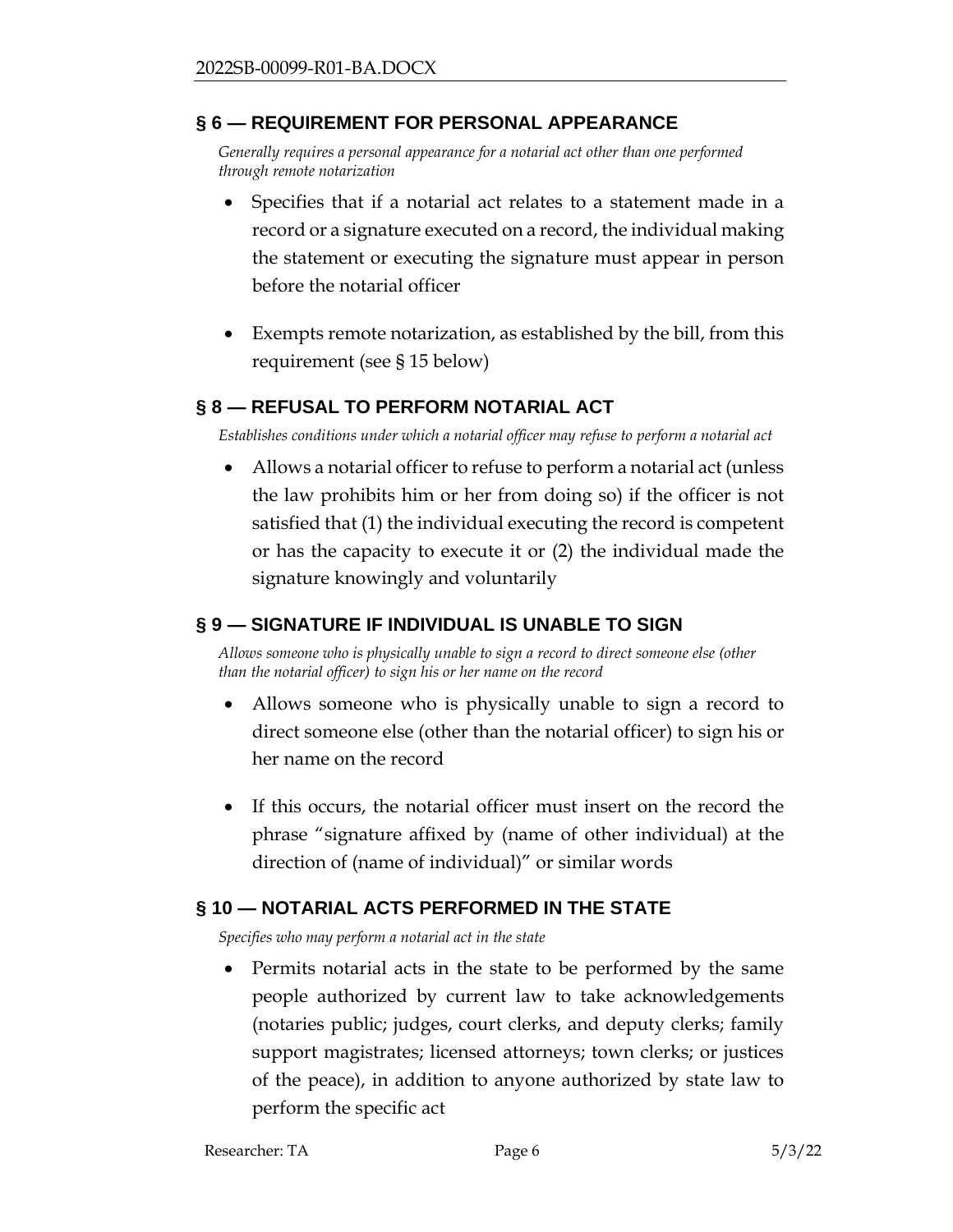- Removes the requirement that a court clerk or deputy clerk have a seal if taking an acknowledgment
- Provides that the signature and title of someone performing a notarial act in Connecticut are prima facie evidence that the signature is genuine and that the individual holds the designated title
- Specifies people whose signature and title conclusively establish their authority to perform notarial acts

### <span id="page-6-0"></span>**§§ 11-13 — NOTARIAL ACTS PERFORMED OUT OF STATE, UNDER FEDERAL LAW, OR UNDER TRIBAL JURISDICTION**

*Specifies when notarial acts performed out of state are valid in Connecticut*

- Provides that notarial acts legally performed in other states or U.S. territories, under federal law, or on federally recognized Indian reservations are valid in Connecticut (current law also allows notarial acts outside of the state or under federal law by similar categories of people as authorized by the bill, with one exception)
- Specifies that the signature and title of someone performing such a notarial act are prima facie evidence that the signature is genuine and that the individual holds the designated title
- Specifies people whose signature and title conclusively establish their authority to perform notarial acts, as described above

### <span id="page-6-1"></span>**§ 14 — NOTARIAL ACTS PERFORMED UNDER THE JURISDICTION OF A FOREIGN COUNTRY OR MULTINATIONAL ORGANIZATION**

*Specifies when notarial acts performed in a foreign country are valid in Connecticut*

- Provides that the following notarial acts have the same effect under state law as if performed in-state by a state notarial officer: those performed under the authority (1) and in the jurisdiction of a foreign government or (2) of a multinational or international governmental organization
- Specifies requirements to conclusively establish the authority of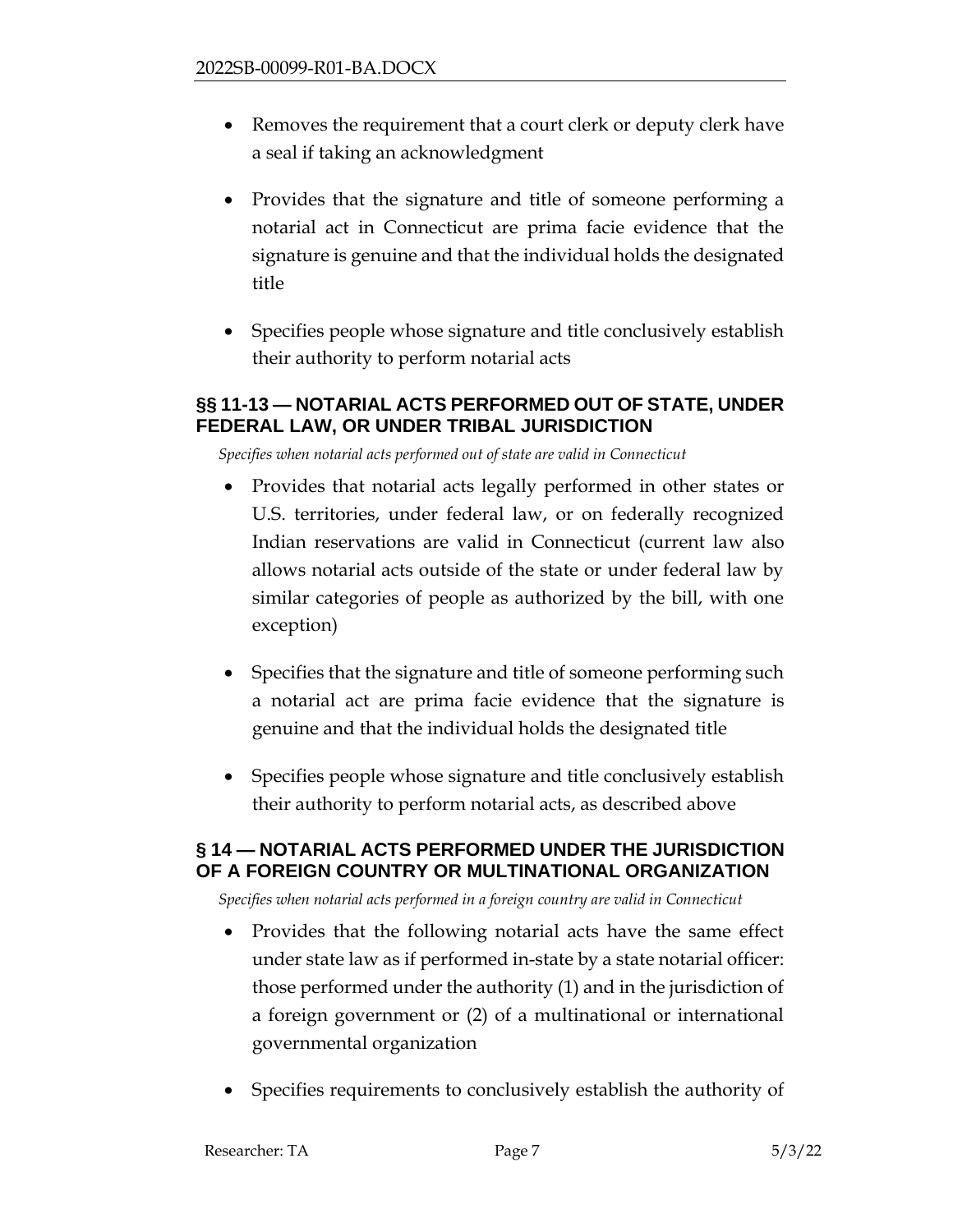### a foreign officer to perform notarial acts

### <span id="page-7-0"></span>**§§ 15, 35 & 36 — REMOTE NOTARIZATION**

*Authorizes remote notarization under specified conditions; subjects technology for remote notarization to approval by SOTS; prohibits remote notarization for certain acts (e.g., real estate closings)*

### *Definitions (§ 15 (a))*

- Defines relevant terms:
	- o Specifically, "communication technology" is an electronic device or process that (1) allows a notary and remotely located individual to communicate simultaneously by sight and sound and (2) when necessary and consistent with other applicable law, facilitates communication with a remotely located individual who has a vision, hearing, or speech impairment
	- o "Identity proofing" is a process or service by which a third party provides a notary public with a means to verify a remotely located individual's identity, using a review of personal information from public or private data sources

### *Personal Appearance (§ 15 (b))*

• Allows a remotely located individual to use communication technology to satisfy the bill's personal appearance requirements (see § 6)

### *Conditions for Remote Notarization (§ 15 (c))*

- Allows remote notarization under the following conditions:
	- o the notary verifies the individual's identity,
	- o the notary confirms that the record before him or her is the record the individual seeks to have notarized, and
	- o the notary or someone on his or her behalf creates an audio-visual (A/V) recording of the notarial act
- The bill establishes additional requirements if the remotely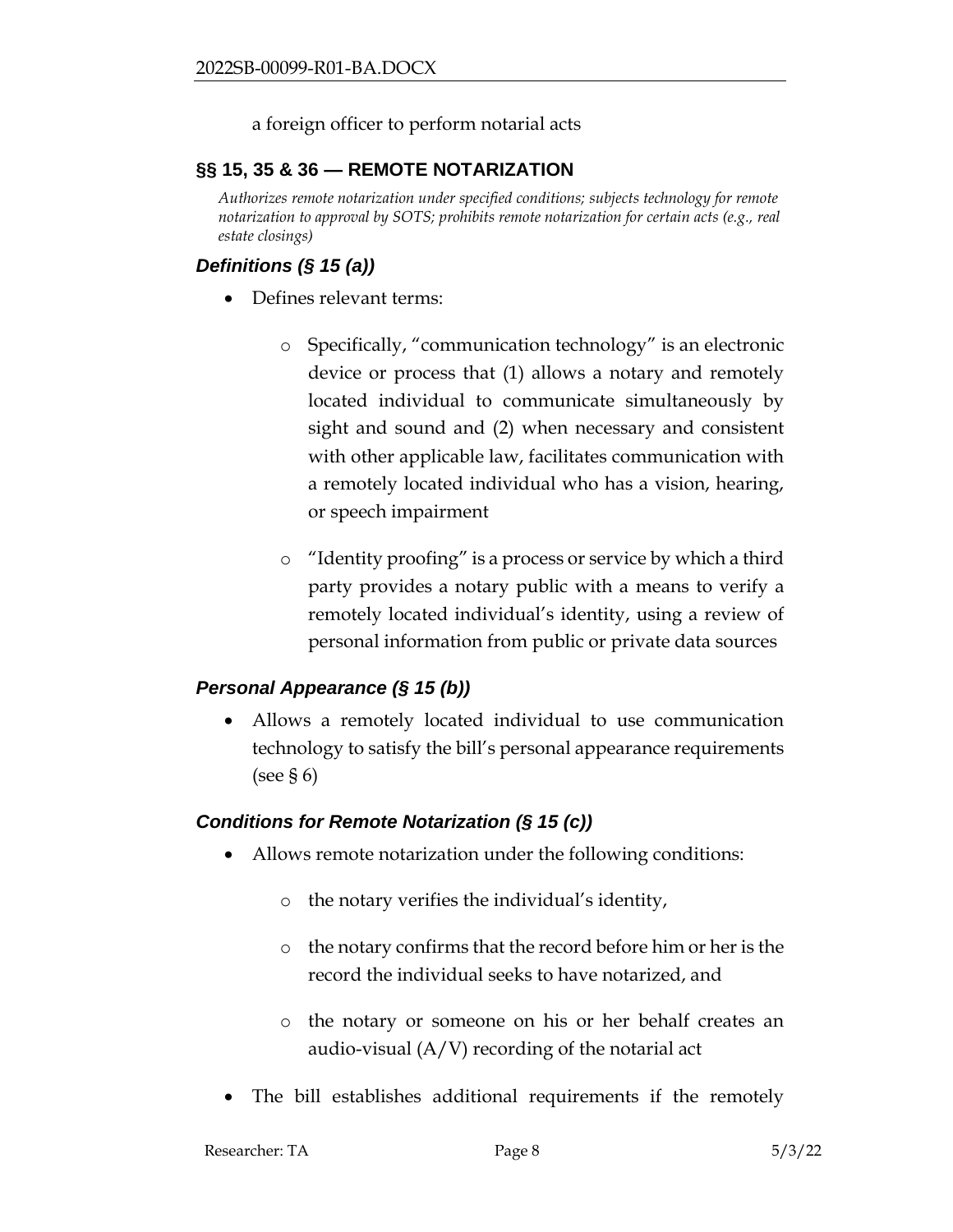located individual is outside the United States

- With respect to verifying identity, the bill requires the following:
	- o personal knowledge by the notary of the individual's identity,
	- o oath or affirmation from a credible witness who appears before the notary, or
	- o satisfactory evidence of the individual's identity by at least two different types of identity proofing

## *Certificates of Notarial Acts (§ 15 (d))*

• Requires that certificates of notarial acts (see  $\S$ § 16 & 17) indicate when an act was performed with communication technology

## *Short-form Certificates (§ 15 (e))*

• Establishes additional requirements for short-form certificates of notarial acts

### *Records Retention (§ 15 (f))*

• Requires that A/V recordings be retained for at least 10 years unless regulations adopted by the secretary of the state (SOTS) establish a different retention period

## *Technology Used for Remote Notarization (§ 15 (g))*

- Requires notaries to notify SOTS before they perform their initial remote notarization and identify the technology they intend to use
- Prohibits notaries from using any remote notarization technology not approved by SOTS; unauthorized use is grounds for disciplining a notary, up to and including revoking his or her commission

## *Regulations (§ 15 (h))*

• Requires SOTS to adopt regulations concerning remote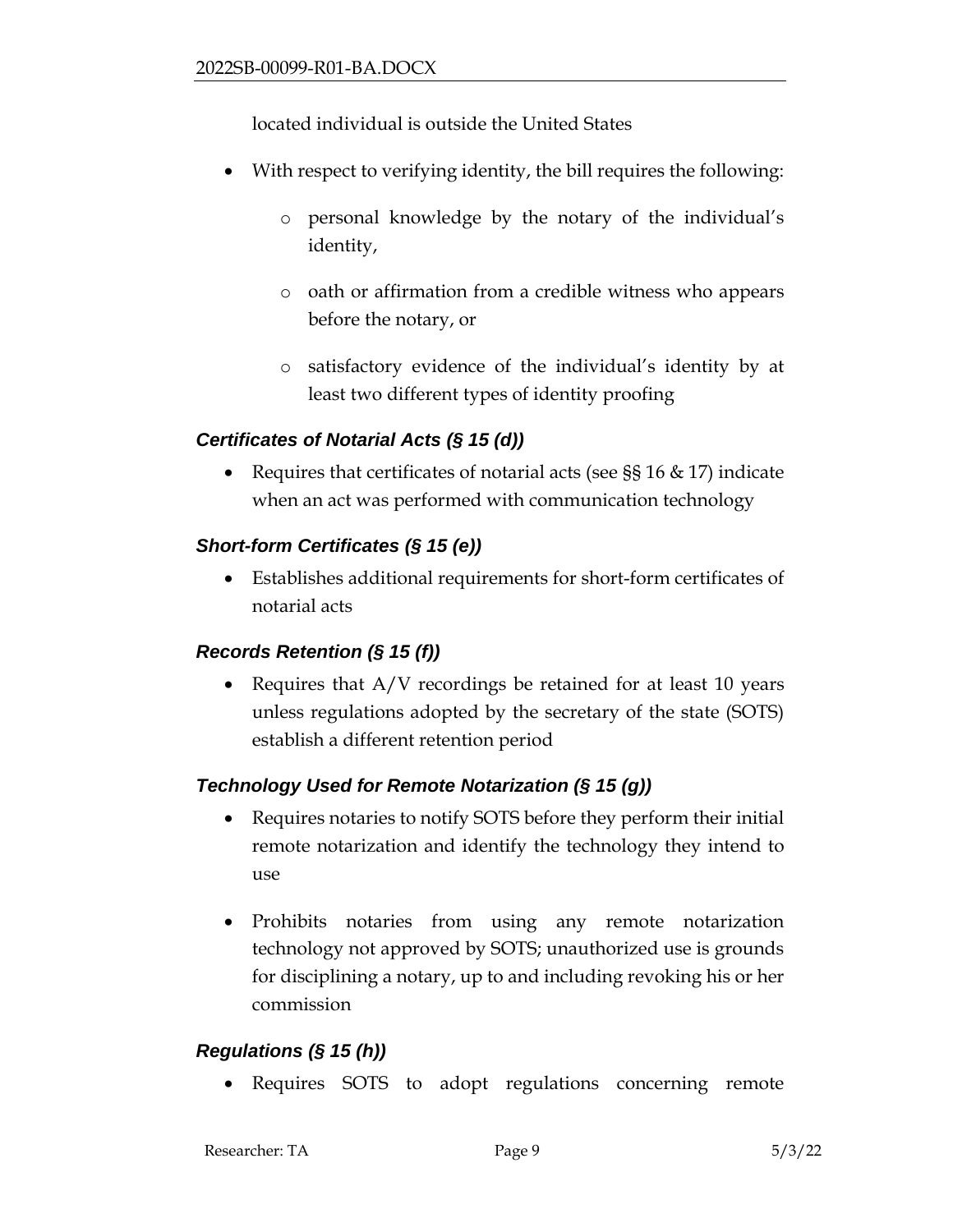notarization, including the following:

- o prescribing the means of performing remote notarization,
- o establishing standards for communication technology and identity proofing,
- o establishing requirements or procedures for approving communication technology providers and the identity proofing process, and
- o establishing standards and retention requirements for A/V recordings

## *Regulations (§ 15 (i))*

• Specifies factors that SOTS must consider when adopting, amending, or repealing remote notarization regulations

## *Prohibitions (§§ 15 (j), 35 & 36)*

- Prohibits remote notarization under the following circumstances:
	- o making and executing a will, codicil, or trust
	- o executing health care instructions (e.g., for withdrawing life support)
	- o designating a standby guardian of a minor for specified contingencies (e.g., mental incapacity of the principal)
	- o designating a person for decision-making and certain rights and obligations (e.g., withdrawing life support)
	- o executing a living will
	- o appointing an agent under power of attorney unless limited to real property transactions and a date certain
	- o conducting a real estate closing
- Makes conforming changes to the Uniform Acknowledgment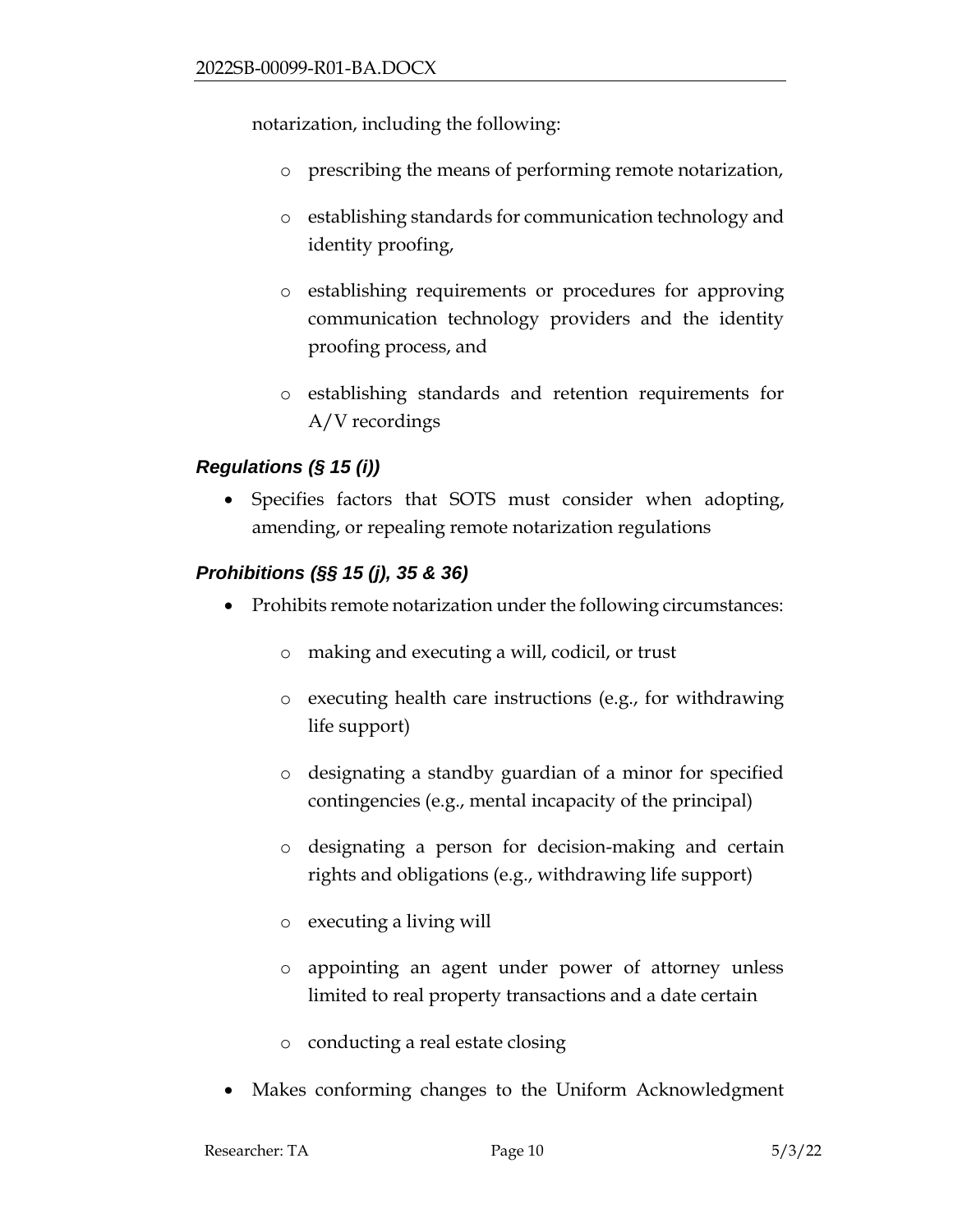Act with respect to real estate closings (§§ 35 & 36)

## <span id="page-10-0"></span>**§ 16 & 17 — CERTIFICATE OF NOTARIAL ACT**

*Prescribes requirements for certificates of notarial acts, including short-form certificates*

- Generally follows current law in requiring that a notarial act be evidenced by a certificate and establishes various related certificate requirements (e.g., that it be executed contemporaneously with the act's performance)
- Prescribes short form certificates of notarial acts in certain categories

### <span id="page-10-1"></span>**§§ 18 & 19 — OFFICIAL STAMP AND DEVICE FOR NOTARIES**

*Establishes certain requirements for stamping devices*

- Defines a stamping device and establishes requirements for a notary public's official stamp
- Establishes certain requirements for stamping devices, including security-related requirements
- Requires a notary or his or her personal representative to disable the device under certain circumstances

### <span id="page-10-2"></span>**§ 20 — NOTARY TECHNOLOGY FOR ELECTRONIC RECORDS**

*Establishes technology requirements for notarizing electronic records*

- Allows a notary public to select tamper-evident technologies for performing notarial acts with respect to electronic records and prohibits anyone from requiring that the notary public use any other technology
- Requires a notary public performing his or her first notarial act for an electronic record to (1) notify SOTS and (2) identify the technology he or she will use (which must conform to SOTSestablished regulations, see § 27)
- Requires town clerks to accept for recording tangible copies of electronic records that contain a notarial certificate satisfying certain requirements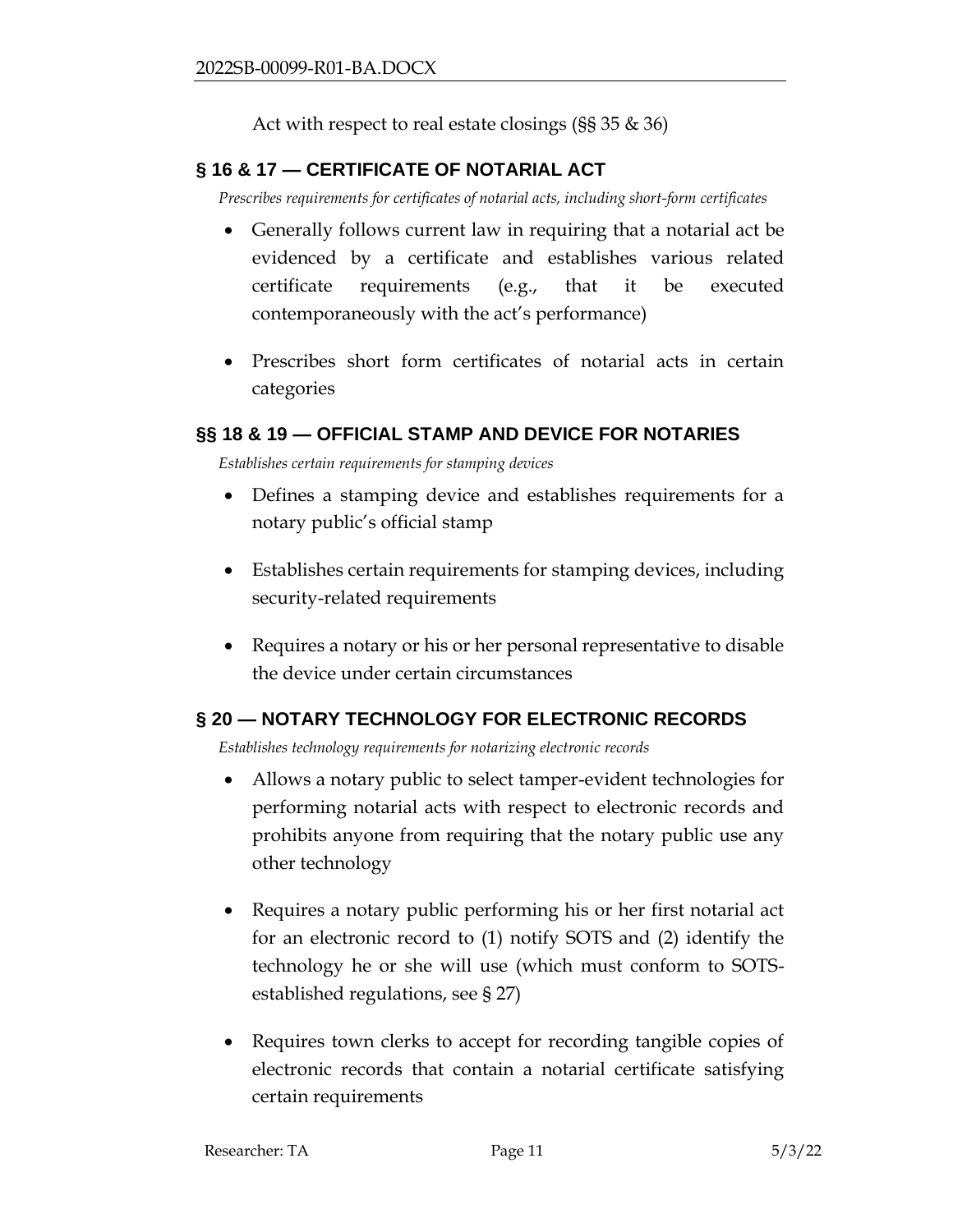• Requires that the recording include a specified declaration of authenticity

## <span id="page-11-0"></span>**§§ 21, 22 & 31-33 — NOTARY QUALIFICATIONS, APPOINTMENTS, AND RENEWALS**

*Modifies current law's requirements concerning notary qualifications, applications, appointments, and renewals*

## *Qualifications (§ 21)*

- Modifies qualification criteria for someone seeking appointment as a notary public, requiring that the notary be (1) a U.S. citizen or permanent legal resident and (2) able to read and write English
- Allows non-residents with a place of employment or practice in Connecticut to become a notary, even if it is not the person's principal place of business
- Requires applicants to execute an oath of office and submit it to SOTS before they may be appointed
- Specifies that notaries public are not covered by state laws providing immunity or benefits to public officials or employees
- Specifies that a notary's term is five years (as under current law)

## *Course of Study (§ 22)*

• Requires SOTS, or an approved entity, to regularly offer a course of study to notary applicants without commissions and requires applicants to complete it

## *Application and Appointment (§§ 31 & 32)*

- Allows SOTS to require that applications be submitted online and that the applicant provide certain identifying information, including a Social Security number or other unique identifier
- Allows SOTS to prescribe an application fee by regulation (under current law, the fee is \$120)
- Provides that the fee remains \$120 until SOTS changes it by regulation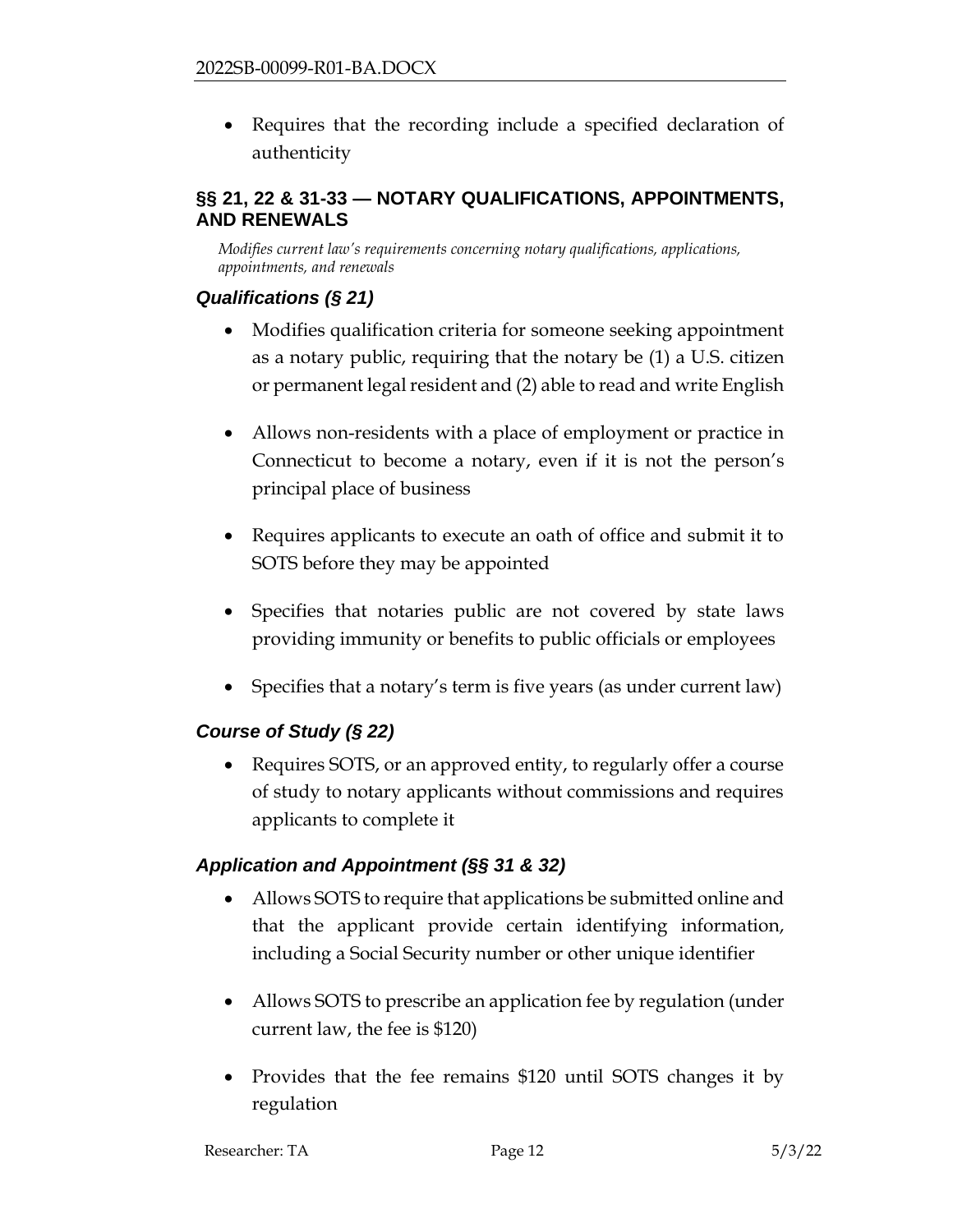- Allows notaries appointed before October 1, 2022, to continue performing notarial acts until their term expires, at which point their renewal or reinstatement would be subject to the bill's provisions
- Repeals a provision in current law requiring notaries to record, with the town clerk, their certificate of appointment and oath of office
- Repeals obsolete language

### *Renewals (§ 33)*

- Allows SOTS to prescribe a renewal fee by regulation (under current law, the fee is \$60)
- Provides that the fee remains \$60 until SOTS changes it by regulation
- Allows SOTS to provide a 90-day grace period for the renewal of a notary appointment; after 90 days, the notary must apply for reinstatement
- Allows SOTS to require a course of study for renewals and reinstatements (see § 22)

### <span id="page-12-0"></span>**§ 23 — DISCIPLINARY ACTION**

*Establishes grounds for SOTS to take disciplinary action against a notary (suspend or revoke a commission)*

- Allows SOTS to deny, refuse to renew, revoke, suspend, or impose a condition on an appointment as notary public for any act or omission that demonstrates a lack of honesty, integrity, competence, or reliability to act as a notary public
- Lists several acts or omissions that may constitute grounds for these actions (e.g., conviction of any felony or a crime involving fraud, dishonesty, or deceit)
- Specifies factors that SOTS must consider in determining whether to take disciplinary action against a notary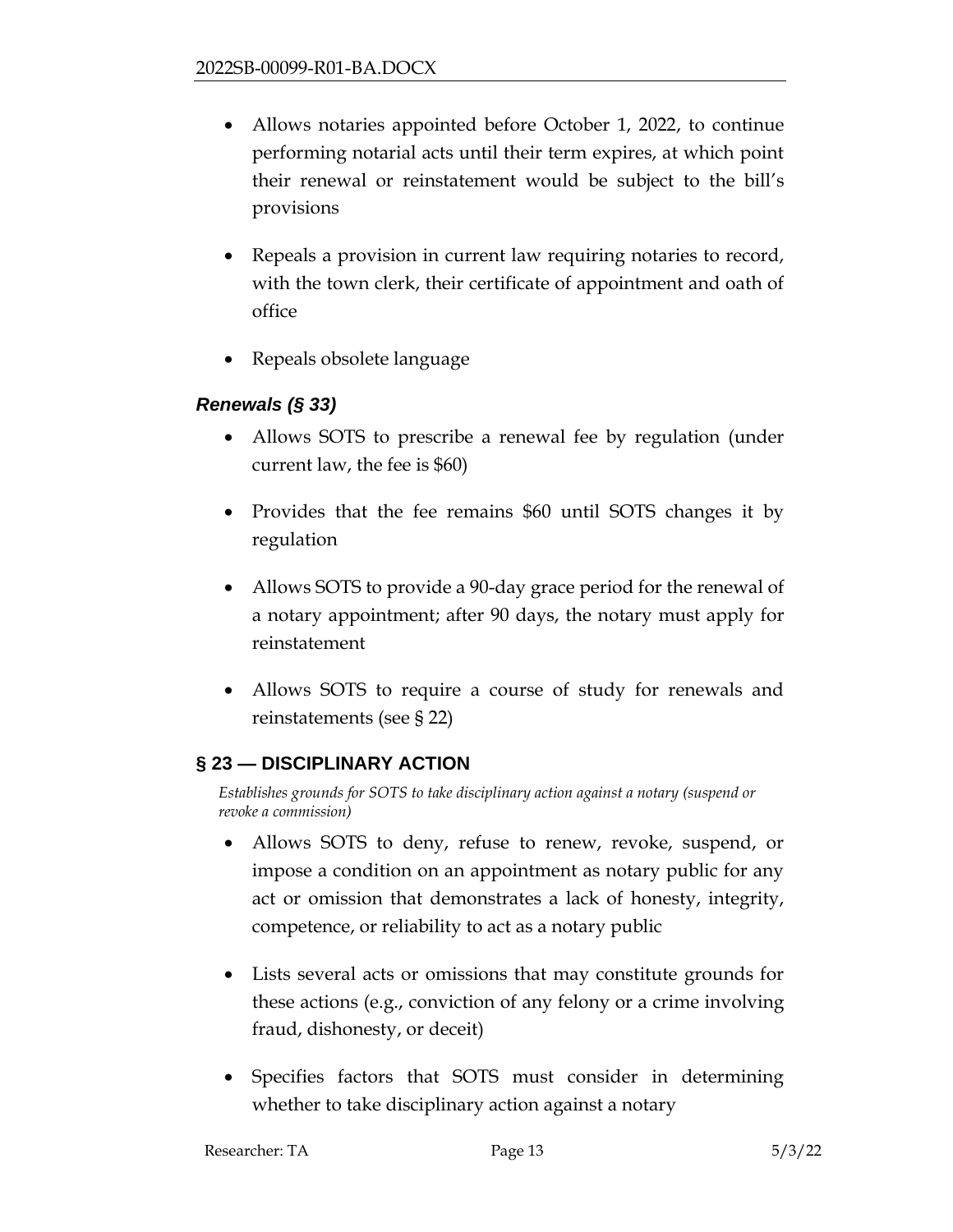• Prohibits SOTS from taking disciplinary action based on a criminal conviction if she finds, based on the totality of the circumstances, that the applicant possesses the character and fitness necessary to perform the duties of a notary public in a manner consistent with the law

### <span id="page-13-0"></span>**§ 24 — ELECTRONIC DATABASE OF NOTARIES**

*Requires SOTS to maintain a database of notaries public*

- Requires SOTS to maintain an electronic database of notaries public for people to verify a notary's authority to perform notarial acts
- The database must also indicate whether a notary has notified the secretary that he or she will be performing notarial acts on electronic records

### <span id="page-13-1"></span>**§ 25 — PROHIBITED ACTS**

*Establishes various prohibitions on notaries public*

- <span id="page-13-2"></span>• Establishes various prohibitions on notaries, including the following (some of which are also in current law):
	- o assisting people or entities in the drafting of legal records, giving legal advice, conducting a real estate closing, or otherwise practicing law, or advertising or representing that they may do these things (unless the notary is also a licensed attorney)
	- o acting as an immigration consultant or an expert on immigration matters
	- o engaging in false or deceptive advertising
	- o using the term "notario" or "notario publico"
	- o withholding access to or possession of an original record provided by someone asking the notary to perform a notarial act, except as otherwise allowed by law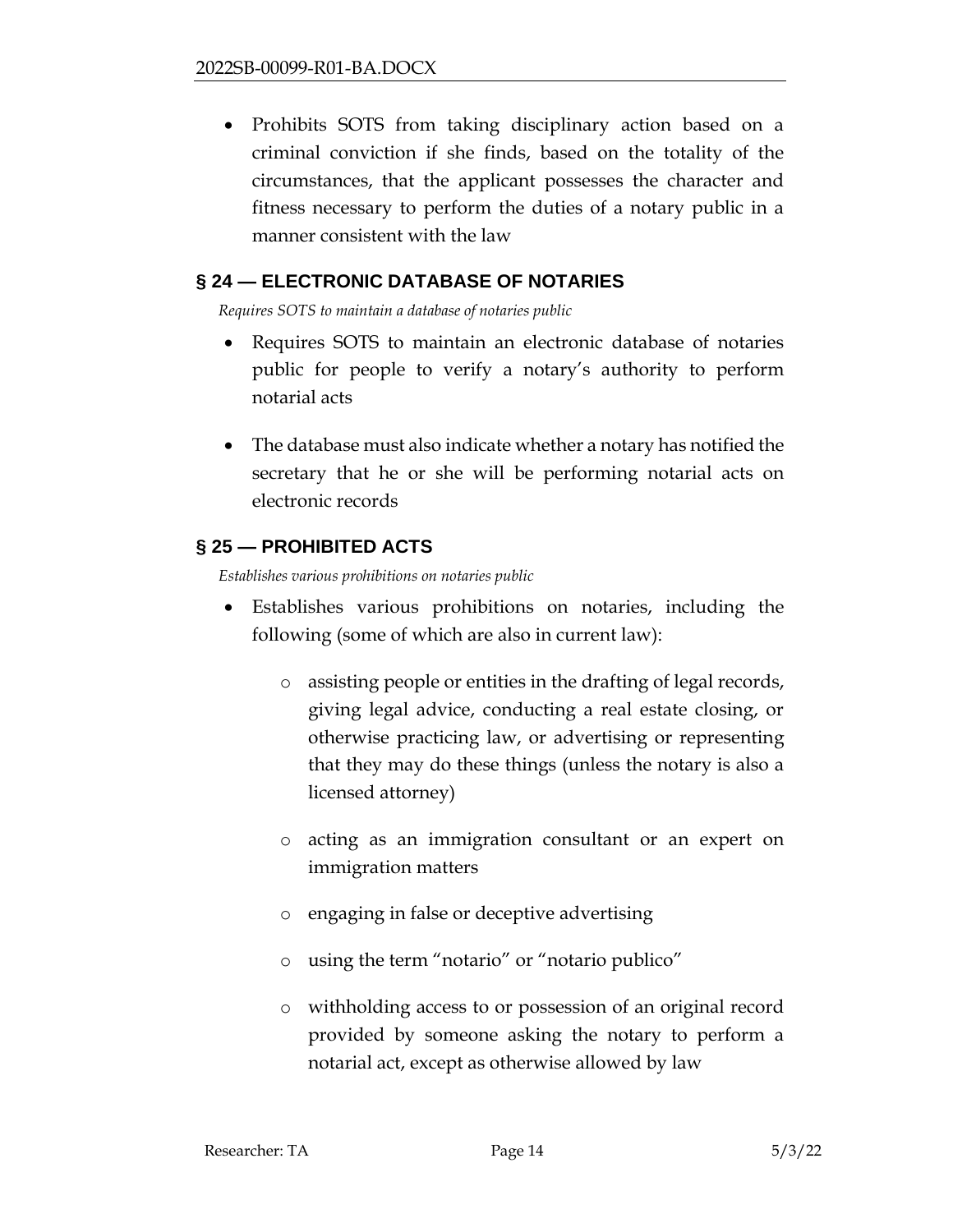### **§ 27 — REGULATIONS**

*Requires SOTS to adopt implementing regulations*

- Requires SOTS to adopt regulations to implement the bill's provisions
- Among other things, the regulations must prescribe the manner of performing notarial acts regarding tangible and electronic records
- Specifies factors that SOTS must consider when adopting, amending, or repealing regulations about notarial acts with respect to electronic records

## <span id="page-14-0"></span>**§ 34 — FEE FOR NOTARIAL ACTS**

*Allows SOTS to prescribe fees for notarial acts*

- Allows SOTS to prescribe the (1) fee cap for notarial acts and (2) mileage reimbursement (not to exceed IRS standards)
- Under current law, the fee cap is \$5 per notarial act, and the mileage reimbursement is 35 cents per mile

### <span id="page-14-1"></span>**§ 37 — TECHNICAL CHANGE**

*Makes a technical change*

• Makes a technical change

### <span id="page-14-2"></span>**§ 38 — REPEALER**

*Repeals several provisions in current law that are generally replaced by the bill*

- Repeals the following provisions in current law:
	- o definitions relating to notaries (CGS § 3-94a, replaced by § 2 of the bill)
	- o notary seals, certificates, signatures, prohibited acts, and disqualifications (CGS §§ 3-94f to -94k, generally replaced by other provisions in the bill)
	- o death of a notary (CGS § 3-94q, replaced by § 19(a) of the bill)